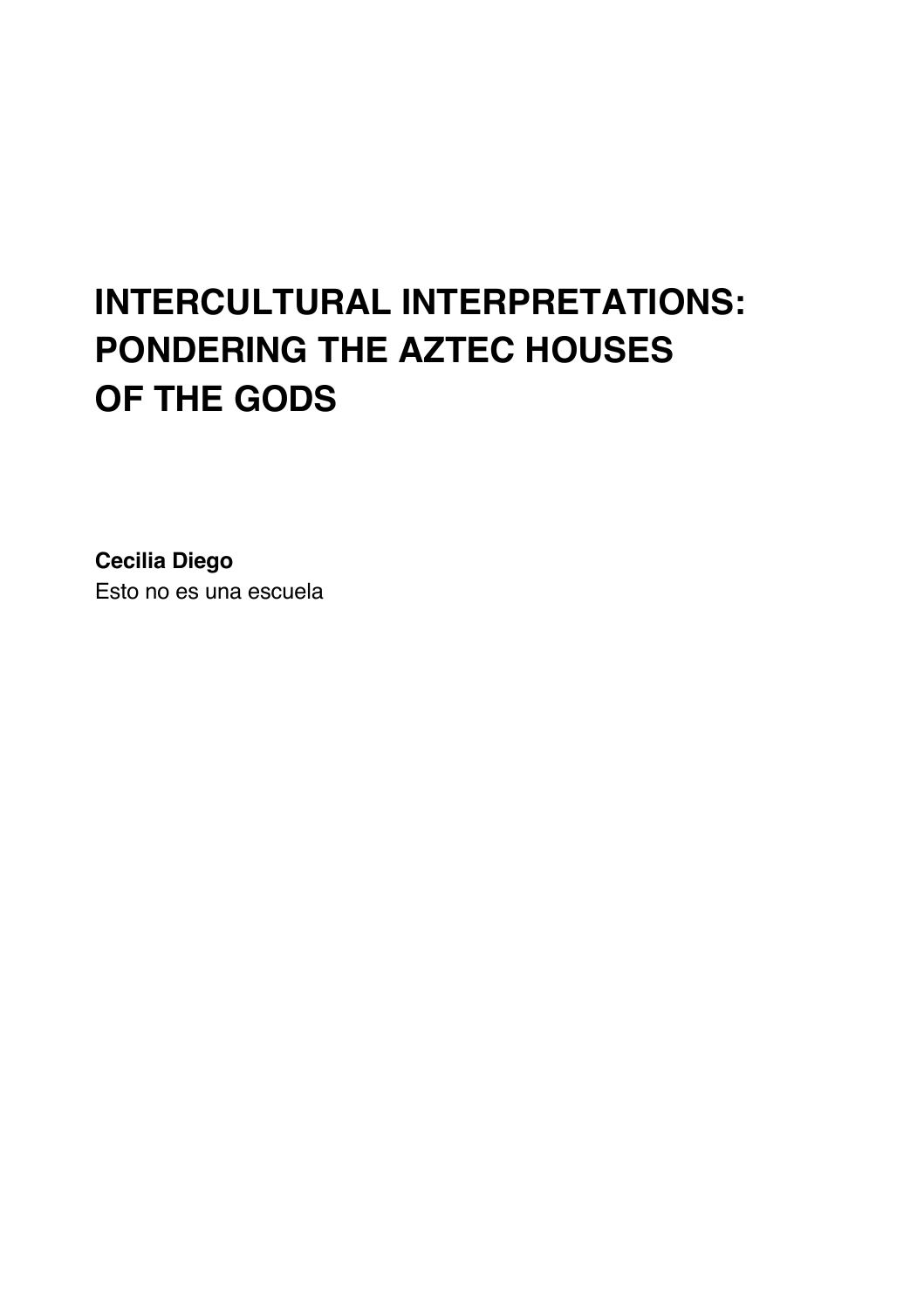"Conquest is not a European privilege"1 and the institutionalization of teaching-and-learning (what we would be tempted to call schooling) might not only be a Modern European instrument of domination. This opening phrase is in no way apologetic of European imperialism. It was uttered by an Indigenous woman and cited by me (a Latin American woman) both of whom intend to communicate just the opposite. By quoting this particular sentence of Julieta Paredes' speech, I do not wish to apologize nor create a rationale for the terrible actions taken on behalf of the conquering European nations; very much on the contrary. I wish to illuminate the fact that the idea of the Indian as the "good savage'' is also an imposition of the modern world. We need to realize the construct of the Indigenous Ethos was not their own, but one that was created during the collision of Europe with America. In order to save Indigenous people from a crueler fate, missionaries concocted an amicable image of the newly discovered people, an image that reduced them to little more than children, lagging behind the productive and religious enlightenment cherished by the Europeans.

European modernity rejoiced in "finding" these people whose connection to nature and whose pureness they could contrast with their nascent modernization. Such themes can be read in the works of Montaigne and Rousseau. This "otherness" to which they contrasted themselves was no more than their projection of what they wanted the Indigenous people to be, stripping them of qualities that the powerful possess: the tendency to desire empires, conquer others and dominate over them. However, if we take just one minute to familiarize ourselves with the true history of pre-Hispanic Indigenous civilizations, that is what we find, especially when we inquire about the Aztecs or Mexicas. Their empire was built upon the conquest of the Valley of Mexico, and the expansionism of their empire by means of violent warfare and human sacrifice. This is exactly the argument I will be making throughout this paper, by focusing on another tool for conquest: the Aztec system of childrearing.

I propose that an iteration of organized, institutionalized, and compulsory teaching-and-learning was utilized as an instrument of domination and conquest was used in Mesoamerica before the arrival of the Spaniards. As I

<sup>1</sup> à Julieta Paredes, "Feminismo Comunitario de Abya Yala," *LÁPIZ* 3 (2018): 35.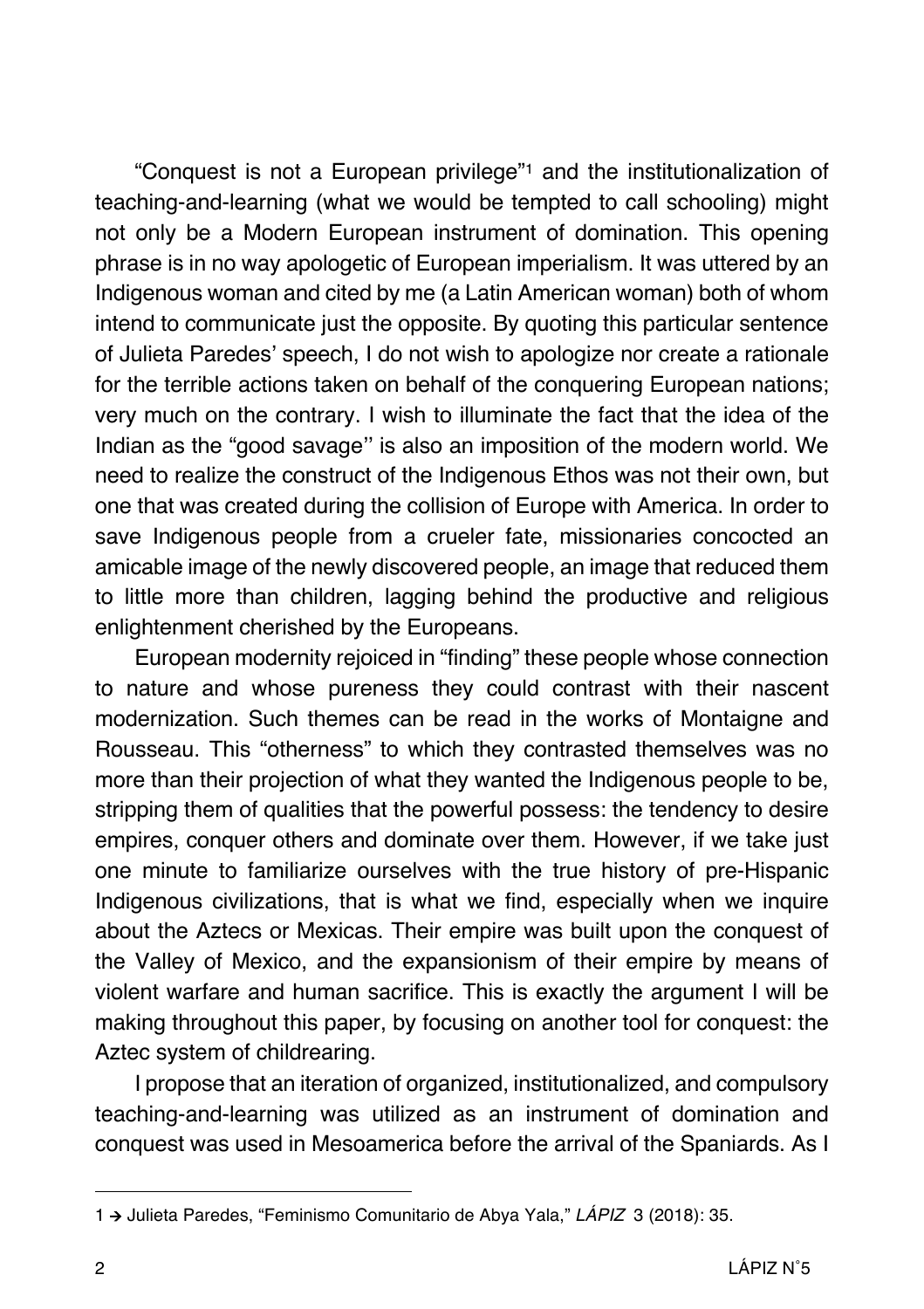see it, the Aztecs used such institutionalization for the economical-politicalreligious domination of the people who inhabited the Valley of Mexico before their arrival, as well as for the loyal submission of their own people. Systems of teaching-and-learning have been often—but not always—used by empires throughout the ages as one of their preferred mechanisms of control. The following argument is relevant to our study because of its paradigmatic obscurity in the history and philosophy of education. It is also an important conversation to have because it sheds light on the impossibility of ever fully understanding the otherness of the Mesoamerican peoples before and at the time of the conquest. What we know of these cultures has been delivered to us through the mediation of Catholic friars whose interpretations of that perplexing reality are marred by religious and cultural bias. It is impossible to ever truly know what life was like before Europe met America: their ontology, their epistemology, their techne, have all been lost and the glimpses we have are mere interpretations at best, of what people 500 years ago saw.

Two things which are analogous are not identical. At the very least, this presents a pressing problem for anthropologists and historians. Cultures use words in their natural language to describe their realities, but when another agent wishes to describe said culture's reality it resorts to using its own words, and sometimes the best word to describe another's reality is merely an analogy. In using a word which is analogous but not identical, the meaning of one people's culture becomes contaminated and twisted. To understand this better, I recommend looking at the Sapir-Whorf theory which states that each language has its own vision of the world.2 Different languages entail different visions of the world, and these visions are incommensurable with each other. Hence, utilizing words from the Spanish language to describe the institutions, traditions, and beliefs of the Mesoamerican peoples is at best an *interpretation* which stems from the Spaniard world view, obfuscating forever the true meaning of things within the non-European cultural system before the conquest.

When it comes to analyzing cultural realities other than our own we cannot simply have an inclusive definition which encompasses all practices

<sup>2</sup> à Umberto Eco, *Decir casi lo mismo* (Mexico: Lumen, 2008), 48.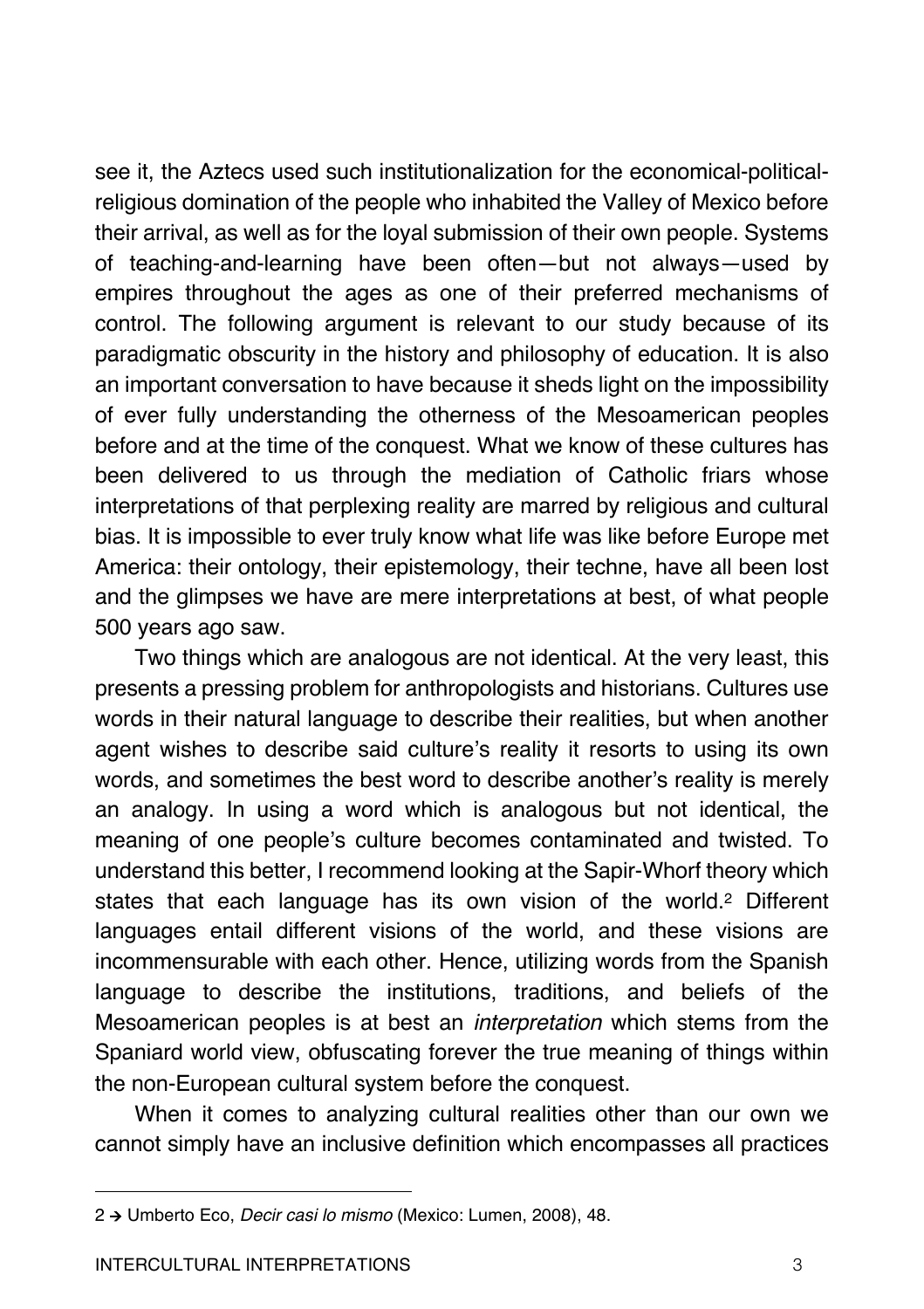that have to do with the formation of personhood. We would be inadvertently imposing our own views and interpretations onto others' practices. The term "education," as we will see later on in the essay, is not just a "catch-all" umbrella term—it is very specific to our particular modern reality of teachingand-learning. In what follows, I paint a picture of the Nahua institutions called *calmecac* and *telpochcalli*. This description will hopefully demonstrate that these institutions were not related to the budding European systems of compulsory schooling. However unique this system might have been, we will never fully understand its novelty because the knowledge we have of it comes by way of the Spanish friars' interpretations of what they saw, and what they saw was easily construed by them to be educative.

Throughout this document, I am careful not to purposefully impose intercultural interpretations of a European episteme upon the Mexican prehispanic reality at the time of the conquest. It would be very easy to call the teaching-and-learning structures "schooling" or formal education. In fact, that is exactly what one finds is the official version offered by the Mexican government. The Secretariat of Public Education issues free textbooks to all students throughout the country. The sixth grade textbook published in 2018 reads: "La educación era obligatoria y existían dos escuelas, una para los nobles (calmecac) y otra para los demás jóvenes (telpochcalli)."3 With this short sentence, the government (oblivious to the underlying linguistic/ epistemic/political problems inherent in this statement) communicates the existence of a formal educational system in our territory's past.

If we look to the most renowned Mexican historians and anthropologists, we find hesitancy in using Spanish-language wording to describe the Aztec teaching-learning processes and institutions. León-Portilla, a contemporary philosopher and historian, famous for his knowledge of Nahua history and culture, takes on the subject directly in at least three of his books.<sup>4</sup> In these texts he warns of the dangers of not having a clear indication that the Nahua

<sup>3</sup> à "Education was mandatory and there were two schools: one for the nobles (*calmecac*) and another for the rest of the youths (*telpochcalli*)*.*" Carlos Alberto Reyes Tosqui, et al., *Historia Sexto Grado*, (México: Secretaría de Educación Pública, 2018).

<sup>4</sup> à Miguel León-Portilla, *Toltecáyotl* (Mexico: Fondo de Cultura Económica, 2014); *Aztecas-Mexicas. Desarrollo de una civilización originaria* (Madrid: Algaba Ediciones, 2005); *La filosofía náhuatl estudiada en sus fuentes* (Mexico: Universidad Nacional Autónoma de México Instituto de Investigaciones Históricas, 2017).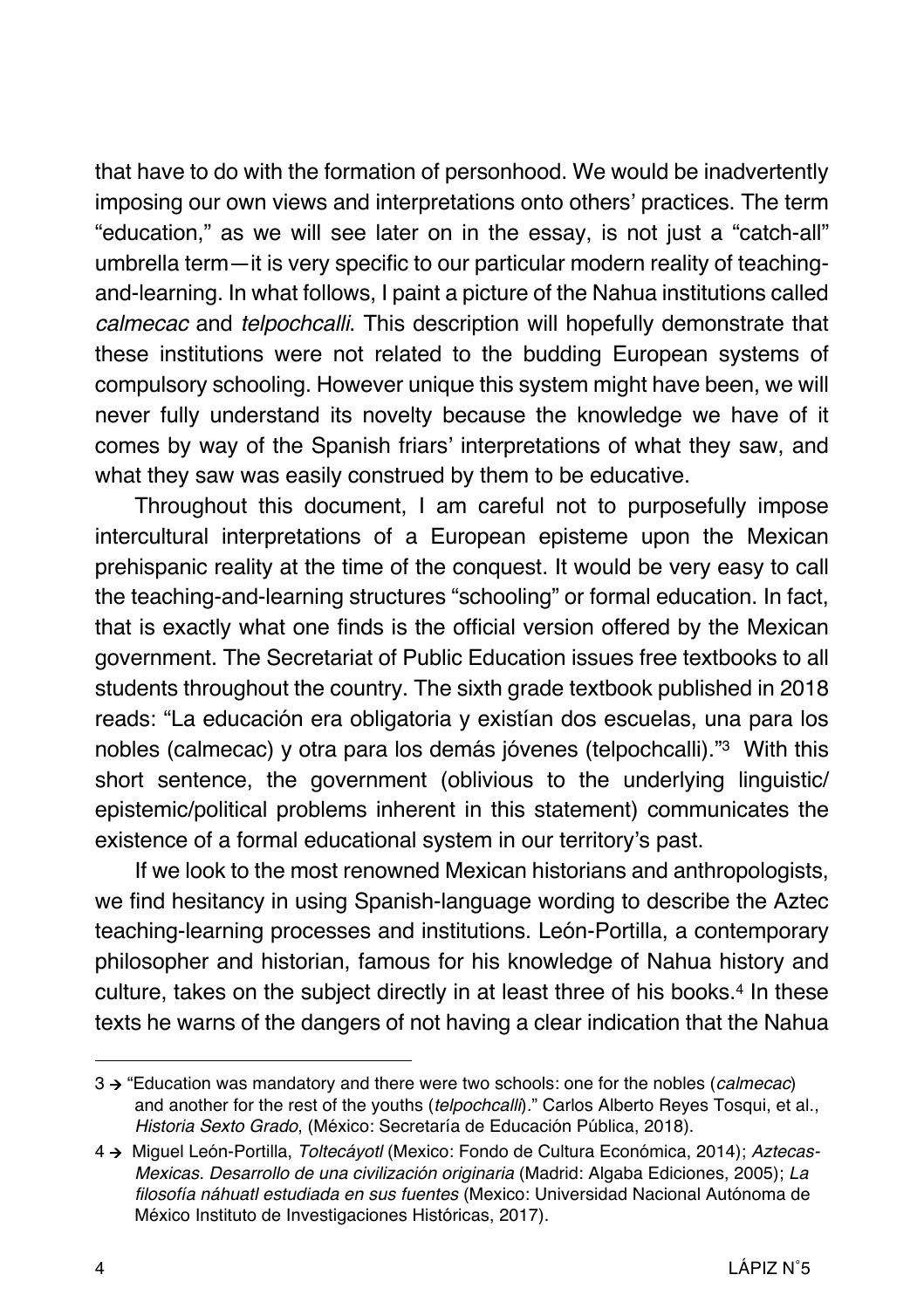utilized the concept of "education" to designate the formation of their people. Leon-Portilla points to the myriad texts that describe this learning-teaching iteration, and cautiously proceeds to use the term education. So he writes: "En el caso de la cultura náhuatl prehispánica, sabemos que existieron en ella diversos tipos de escuelas o centros de educación"5 and dedicates an entire chapter to the topic of "Los ideales de la educación" (Ideals of Education) in his book *Toltecáyotl. Aspectos de la cultura náhuatl* (Toltecáyotl: Aspects of the Nahuatl Culture) and another entire chapter titled "La educación prehispánica" (Prehispanic Education) in a later book titled Aztecas-Mexicas. Desarrollo de una civilización originaria (Aztecs-Mexicas: Development of an Indigenous Civilization).6

Alfredo López Austin, a notable Mexica scholar, created the first and only anthology which contains the texts that offer insight into "pre-hispanic education." In his *La educación de los antinguos Nahuas 1 y 2* (Education of the Ancient Nahuas, Vols. 1 and 2)*,* López Austin collects only what he calls "primary sources," by which he means those texts written immediately following the Spanish conquest of Tenochtitlan in 1521.7 In his rendering of the Aztec reality, the Aztecs had a formal educational system and schools which he dubs *templos-escuela* (temple-schools). This hyphenated word works better to capture the religious element of their formation process. Of these *templos-escuelas* he writes: "el templo-escuela era el lugar por excelencia donde niños y jóvenes eran inducidos a adquirir el conocimiento que les permitía desempeñar en su presente y en un futuro adulto los papeles sociales que les atribuían los grupos dirigentes."8

Throughout this paper I will provide some cautious justifications for why we might use the modern day terms for "school" and "education." Although

 $5 \rightarrow$  "In the case of the prehispanic Nahuatl culture, we know there existed many kinds of schools and education centers." León-Portilla, *Toltecáyotl*, 190.

<sup>6</sup> à León-Portilla, "La educación prehispánica," in *Aztecas-Mexicas. Desarrollo de una civilización originaria*, (Madrid: Algaba Ediciones, 2005), 211-223.

<sup>7</sup> à For a complete relation of these texts, see López Austin, *La educación de los antiguos Nahuas*, 2 vols. (México: Secretaría de Educación Pùblica, 2002).

 $8 \rightarrow$  "The temple-school was the principal place where boys and youths were induced into acquiring the knowledge that would allow them to carry out, in the present and in their future adult lives, the social rules assigned to them by the leadership." López Austin, *Educación Antiguos Nahuas 1*, 26.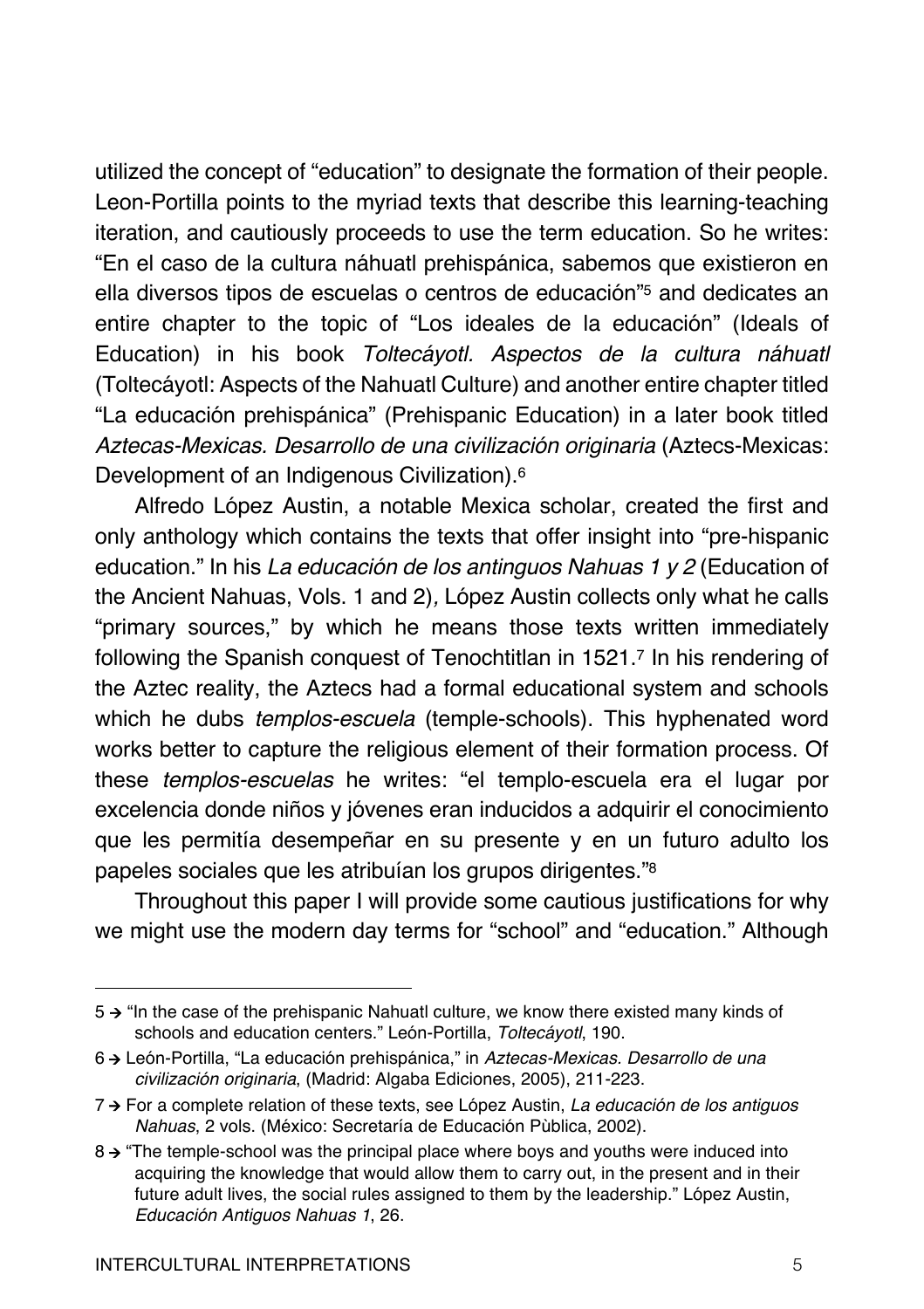critiques of these translations should be held in mind, this document is, in fact, partly an exploration of the possibility that there is no appropriate terminology—and never may be. Our paradigmatic distance from the Mesoamerican world is such that words can only describe their realities from our current point of view. With the prior information in mind, the following is a detailed description of those Aztec cultural realities which have been called (or interpreted to be) formal education and schooling. The descriptions come from what we can learn by reading the Mendocino and Florentine Codices, and the Chronicles of Motolinia, Sahagún, Durán, Mendieta, Torquemada and Ixtlixochitl, as well as by analyzing the modern-day interpretations of education in the Nahua world offered by León-Portilla and López-Austin.

### **HOUSES OF THE GODS: WHERE THE NAHUA YOUTH WERE REARED**

*Calmecac* and *telpochcalli* are the titles given to the two most cited institutions of formal child-rearing and service in Prehispanic Mexico. In our own modern terms, we have interpreted these institutions to be their "schools," although in Sahagun's texts he never refers to them as such, and instead uses the term "house" when talking about these buildings.9

These institutions were not only a staple of Aztec culture, but in different iterations were manifestations of the larger Nahua "educational" tradition that had already existed in the Valley of Mexico and its surroundings hundreds of years before the Aztecs conquered the area. It was, however, Emperor Moctezuma the I (also known as Moctezuma Ilhuicamina) who in the 1400s officially instituted compulsory and universal attendance as part of his plan to consolidate the Aztec Empire and expand his dominion over neighboring territories and peoples.10 Fray Diego Duran describes the establishment of schools for all communities in the Tenochtitlan vicinity in his text which can be found in López Austin's anthology.11 Similarly, Torrequemada wrote: "all parents in general were careful to send their children to these schools… and

<sup>9</sup> à See Alfredo Lopez Austin, *Educación Mexica. Antología de textos Sahaguntinos* (Mexico: Universidad Nacional Autónoma de México, 1985).

<sup>10</sup> à See Lopez Austin, *Educación Antiguos Nahuas I*, 25.

<sup>11</sup>  $\rightarrow$  Lopez Austin, *Educación Antiguos Nahuas I*, 58.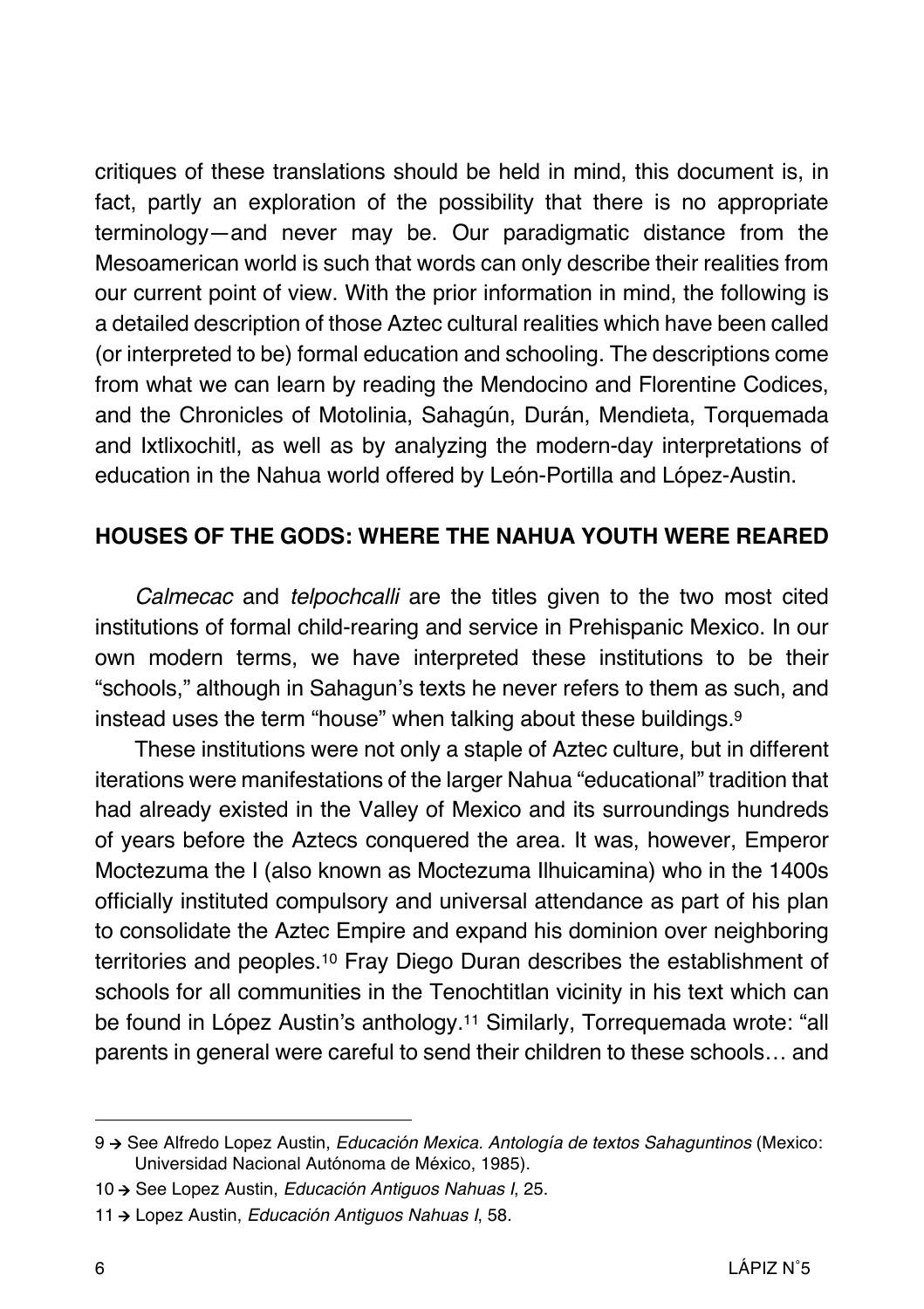they were obligated to."12 Offering their child to the gods was not only a tradition amongst the Nahua people but a mandate from their ruler beginning in the late period of Aztec history. Parents were careful to send them because they were forced to. This highlights how the power dynamic between the people and the ruler were used to the advantage of the empire.

The *calmecac* was dedicated to Quetzalcoatl (Feathered-serpent god). It was usually reserved for the children of the elite class (*pipiltin*), although parents from all social classes were free to choose which institution to offer their child into, hence creating the opportunity for class mobility. Attendees lived there. These places of learning and service were housed in buildings erected next to the most important temples in their cities. It is estimated there were around eight or ten of them in Tenochtitlan.<sup>13</sup>

The *calmecac* was known for its strict rules, rigorous discipline, and elevated academic standards. Life within this institution was one of constant sacrifice and labor. Their upbringing and lessons were carried out through their everyday tasks and chores as evidenced in the following text by Fray Diego de Duran:

> [They] swept and cleaned the house at four in the morning. . . . The older boys would go find spines of maguey. . . . They carried wood from the mountains on their backs, which was to be burned in the house each night. . . . They ceased work early, and later went directly to the monastery to serve their gods and do penitence, but first to bathe. . . . The food that they made they cooked in the house. At sundown they started to prepare the things that were necessary (for activities at night). . . . At midnight all of them got up to pray, and those who did not wake were punished. . . .14

<sup>12</sup> à Torquemada, *Monarquía indiana*, 2 vols., (México: Salvador Chávez Hayhoe, 1943), 187.

<sup>13 →</sup> See Ana María Valle Vázquez, "Nezahualcóyotl. Pensamiento, poesía y educación en México prehispánico," in *Filosofía de la Educación en México*, Cecilia Diego (ed.), (LAPES: Mexico, 2015), 17-19.

<sup>14</sup> à *Códice Florentino*, in León-Portilla, *La filosofía Nahuatl,* 226.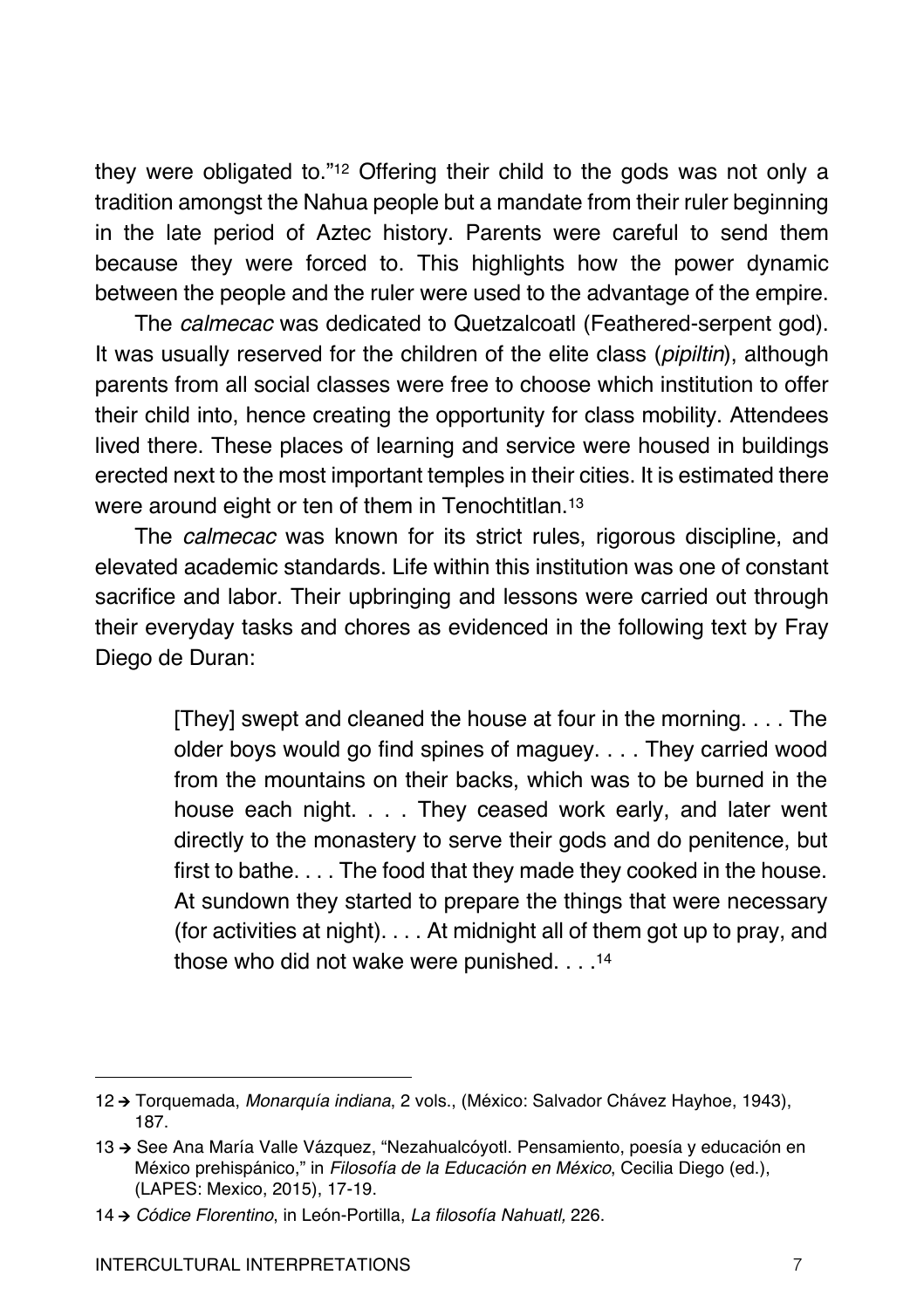Life for the Nahua children and adolescents was entrenched in violence, hardship and fear. The level of discipline and physical strength needed to carry out their work was met with a sense of duty and honor, as well as a good dose of punishment. The endurance necessary to fulfill their time at the *calmecac* has seen as a huge success.

In his *Toltecáyotl*, León-Portilla refers to the *calmecac* as centers of higher education because the Nahua's most elevated knowledge was taught there. Rhetoric (how to speak well in a poetic manner), military and ecclesiastical arts, astrology, and astronomy were among the subjects taught.

> They taught the children to speak well and how to greet and bow. . . . They taught them all the verses of songs to sing, which were called divine songs. . . . And they taught them astrology of the Indies and the interpretations of dreams and the counting of the years. . .15

They were also taught how to read the sacred codices, how to sing the sacred/religious songs, and how to interpret the calendar. Most importantly, through their discipline in everyday life and academic-intellectual studies, they learned self-control. It was at the *calmecac* that the ruling class would acquire the needed knowledge to rule. Hence the importance of becoming models of morality and knowers of the sacred arts, as well as of military strategy. The high level of performance needed to fulfil the academic requirements and high moral standards of the *calmecac* meant high social praise for those who were able to finish their studies. There was a level of social mobility-stability involved in the completion of the *calmecac*. As a *pipiltin* it was important for maintaining elite status, and for those from a lower class, making it through the *calmecac* implied moving up in society.

The *telpochcalli* or house of young people was dedicated to *Tezcatlipoca*, and was the "school" for the *macehualtin*, or common folk. These institutions were found in the villages, not in the big cities. The Nahua had a particular geo-political division which functioned like modern day rural neighborhoods and were called *calpulli* (row of houses), and each had its

<sup>15</sup> à *Códice Florentino*, 226.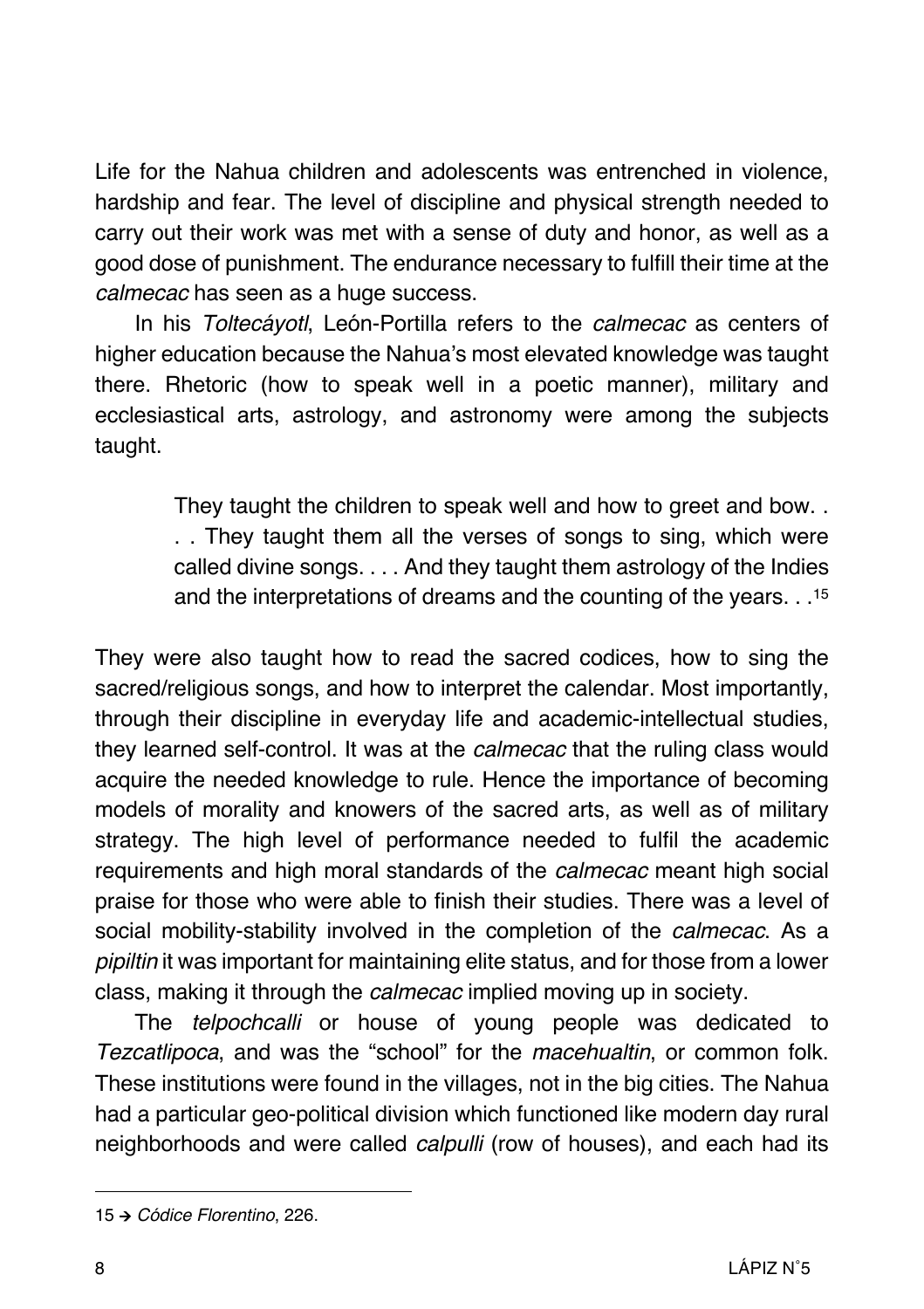own *telpochcalli*. The buildings for the *telpochcalli* were said to have had different chambers: some for the boys and some for girls. Although students also slept there, rules of housing were more relaxed than in the *calmecac*  and children often wandered back home for lunch.

Though presumably less rigorous than the *calmecac*, sacrifice and discipline were also central. Penitence in both schools was severe. It is described in detail in Fray Diego Duran's writing and entailed the use of maguey spines to continuously prick oneself until blood was drawn.16 At the *telpochcalli*, attendees were purposefully malnourished, slept on uncomfortable surfaces, and were subjected to a life of austerity. Fasting was an important practice. Malnourishment was a result of being fed very little so students would become used to austerity and would survive extended periods of war, famine, or drought. At night, they would stay up, forsaking sleep as penitence or offering to the gods. Punishment and reprimand were central to this hierarchical methodology. Keeping busy, and always having something to do was an important part of their moral formation: idleness was punished and greatly frowned upon.

Special attention was placed on each child's particular abilities, and teachers would steer them towards the activities they seemed most apt to develop.17 Subject matter, according to Léon-Portilla, had to do with mastering the art of war.18 In comparison to the *calmecac*, where teaching was centered on mastering the intellectual strategies of warfare, the *telpochcalli* developed students' ability to fight in war: they became adept at archery, spear throwing, and sword mastery. The ideals of military and religious values were not merely transmitted, but embodied in physical education. Being fit was most necessary for military training soldiers but also as part of religious practices, as students were taught how to sing and dance their sacred rituals. Among the disciplines taught was also art: painting, sculpting, modeling, etc. Moral conduct and good habits were of the utmost importance. Chastity was a value enforced by fear of death.

<sup>16</sup> à López Austin, *Educación Antiguos Nahuas I*, 78.

<sup>17 →</sup> In López Austin, *Educación Antiguos Nahuas I, 74.* 

<sup>18</sup> à León-Portilla, *Toltecáyotl*, 190.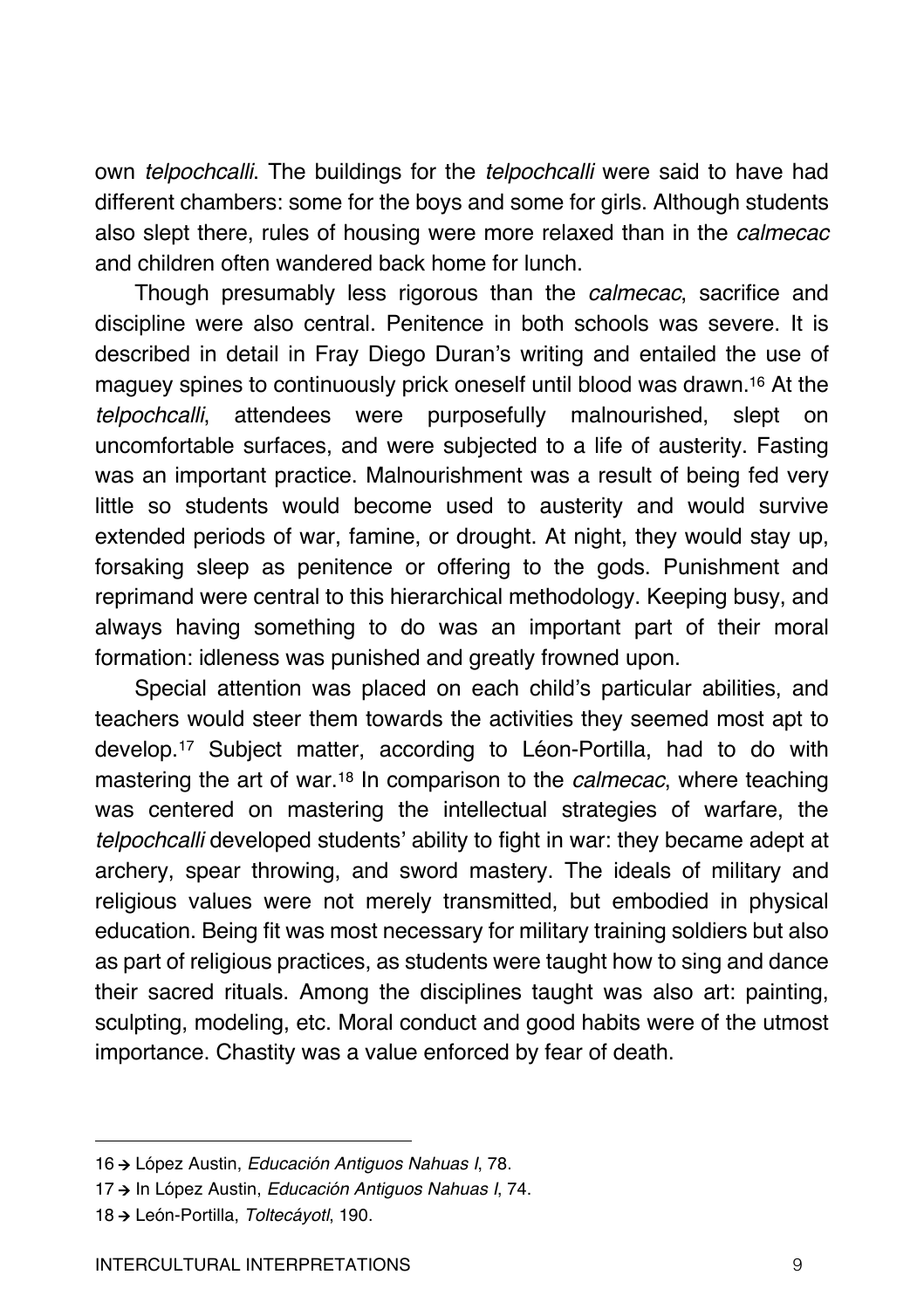At both the *calmecac* and *telpochcalli*, different didactic materials were used depending on the type of content to be learned. When practicing the art of war and hunting, students used weapons like blowguns, clubs, darts, bows and arrows, shields and swords and other instruments like nets and rocks. For intellectual work, teachers and students made use of pictographs and codices as tools for learning astrology or history. However, what is most peculiar to the Nahua teaching "didactic" was their use of pictographs as a mnemonic device to learn songs and poetry.19 In contrast with the Greek poets that had no writing system for composing and reciting their poetry, the *cuicapicque*, or "song smiths," could rely on the pictograph in their books. This can be found in the following poem by a Nahua poet:

In noncuica amoxtlapal, Ya noconyazozoutinemi, Nixochialotzin, **Nontlatetotica** In tlacuilolcalitic ca.20

(I sing the paintings in the book, As I unfold it, I am like a colorful parrot, I speak of many things Within the house of the paintings.)

López Austin points out that while these two "schools" were the most commonly mentioned in the Nahua primary sources, there were others dedicated to other gods. Another institution mentioned in Fray Diego Duran's text was named *cuicacalli* and was dedicated to the teaching-and-learning of singing, dancing, and playing instruments. It was the teachers who instead lived in the *cuicacalli*, and the students—both male and female—would

<sup>19 →</sup> See Ana María Valle Vázquez, "Nezahualcóyotl. Pensamiento, poesía y educación en México prehispánico," in *Filosofía de la Educación en México*, Cecilia Diego (ed.), (LAPES: Mexico, 2015).

<sup>20</sup> à *Cantares mexicanos*, fol. 51v, in Miguel León-Portilla, *Quince poetas del mundo náhuatl* (México:Diana, 2006), 14.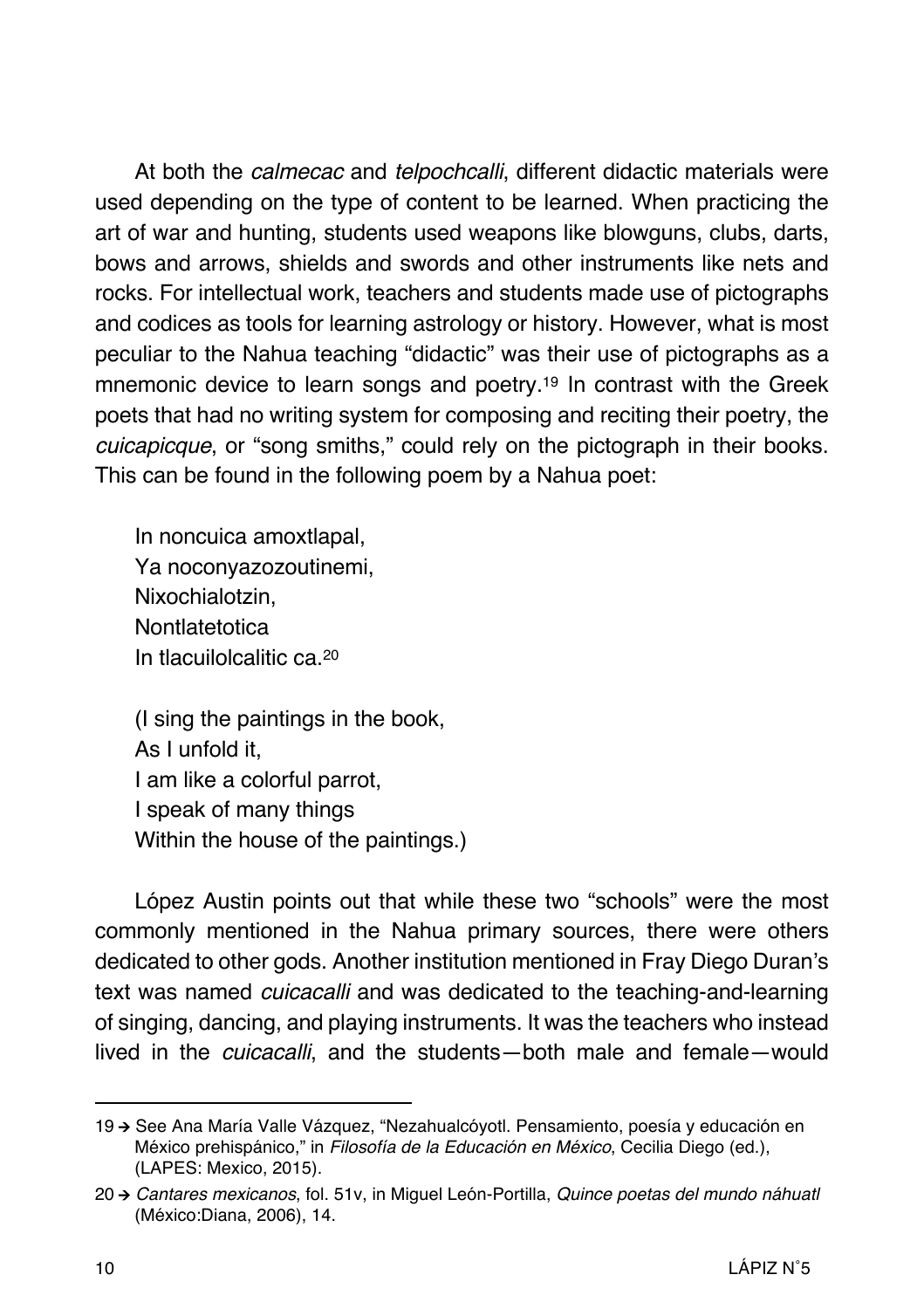attend daily. In contrast to the *calmecac*, where music played a central role in religious ritual, at the *cuicacalli,* young people were taught profane songs which recounted historical accomplishments of the people's history.<sup>21</sup>

### *IN IXTLY IN YOLOTL*

It is possible to interpret these primary sources as suggesting that "formal education" played a preponderant role in everyday Aztec life and culture. There was a profound anthropological ideal that motivated these people towards teaching-and-learning. In Nahua the ideal is phrased: *in ixtli in yolotl* (your face, your heart). This phrase denotes an indigenous ontology, a way of being and a way of wanting to be in the world. It also gives identity. A model Nahua would possess a wise face and a strong (courageous) heart: the Nahua people upheld extremely high moral standards. Hence, "education" (both in the *calmecac* and *telpochcalli*, but also in the household) was always aimed at the formation of the wise and courageous man. This ideal is expressed in the following poem:

El hombre maduro: Un corazón firme como la piedra, Corazón fuerte; Un rostro sabio, Dueño de un rostro, dueño de un corazón, comprensivo.22

(The mature man: A heart as firm as a rock, Strong heart; A wise face, Owner of his face, owner of his heart, Understanding.)

<sup>21</sup> à López Austin, *Educación Antiguos Nahuas I*, 84-92..

<sup>22</sup> à *Códice florentino*, vol. II, b. X, fol.7v.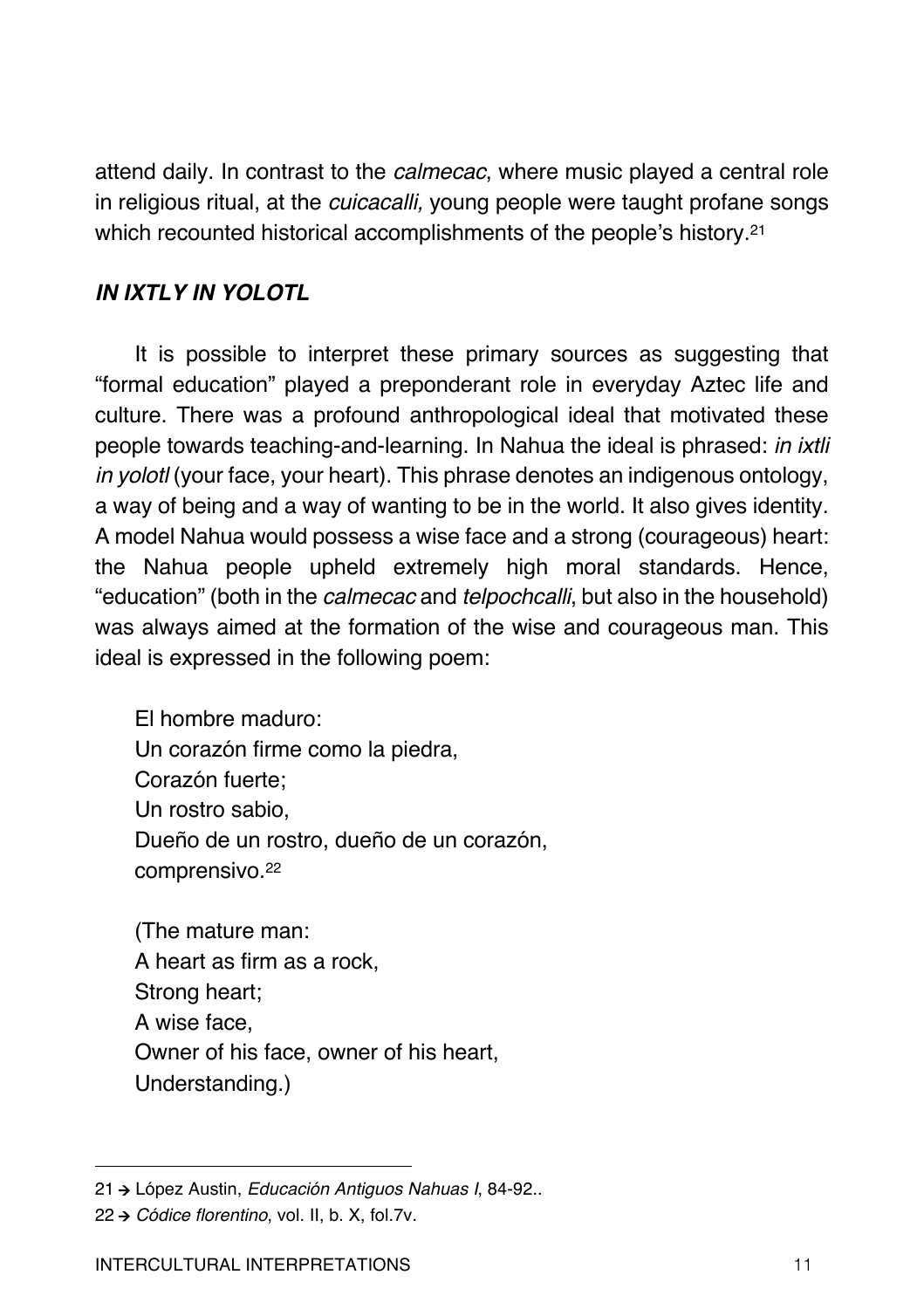In addition to *in ixtli in yolotl* as the anthropological ideal held by the Aztecs, this rhetoric also sheds light on their particular approach to knowledge. Yolanda Chávez Leyva offers a breakdown of the inherent epistemology in this ancestral phrase. She writes that, depending on the context, *ixtli* can be used to mean face or eyes.23 The *ixtli* was tied to perception, to gaining knowledge. The *ixtli* is the part of a human being with which he/she feels: "it is the perception of the world through the senses."24 The *yolotl*, or heart, was believed to contain our knowledge, the heart was believed to house memory. Working together, the *ixtli* and the yolotl would "create insight."25 This particular phrasing alludes to an ontology as well as an epistemology, and since it was central to adults' teaching efforts, it illuminates their moral ethos.

*In ixtli in yolotl* is also a necessary concept for understanding the role of the "teacher" in Nahua society. As Valle Vázquez writes: "The words *teixcuitiani* and *teiztlamachtiani*, which can be translated as teacher, literally mean 'the one who makes the others take a face/a perception' and 'the one who gives wisdom, a face/a perception, to the others.'"26 To teach would be the action of giving wisdom to others' faces. In Nahuatl the word for this type of teaching is *ixtlamachlizti*.

Miguel León Portilla, in his *Toltecáyotl*, offers an even more exhaustive analysis of five different terms for "teacher" in the Nahua language; each one describes a particular attribute and action of the teacher. The first three words listed here are related to *itxtli* (the face/the eyes/perception), while the fourth and fifth words are related to the *yolotl* (heart). *Teixcuitiani* alludes to the teacher as "he who makes others take a face," *teixtlamachtiani* refers to "those who make others' faces wise," and *tetezcahuiani* denotes "he who holds a mirror in front of others". On the other hand, *netlacaneco* (*itech*), which could be translated as "thanks to him (*itech*), people humanize their

- 24 → Valle Vazquez, "Nezahualcoyotl," 20e.
- 25 → Chávez Leyva, "In ixtli in yóllotl," 102.

<sup>23 →</sup> Yolanda Chávez Leyva, "In ixtli in yóllotl/ a face and a heart: Listening to the Ancestors," Studies in American Indian Literatures Series 2, Vol. 15, No. 3/4 (Fall 2003/Winter 2004): 102.

<sup>26 →</sup> Valle Vazquez, "Nezahualcoyotl," 21e.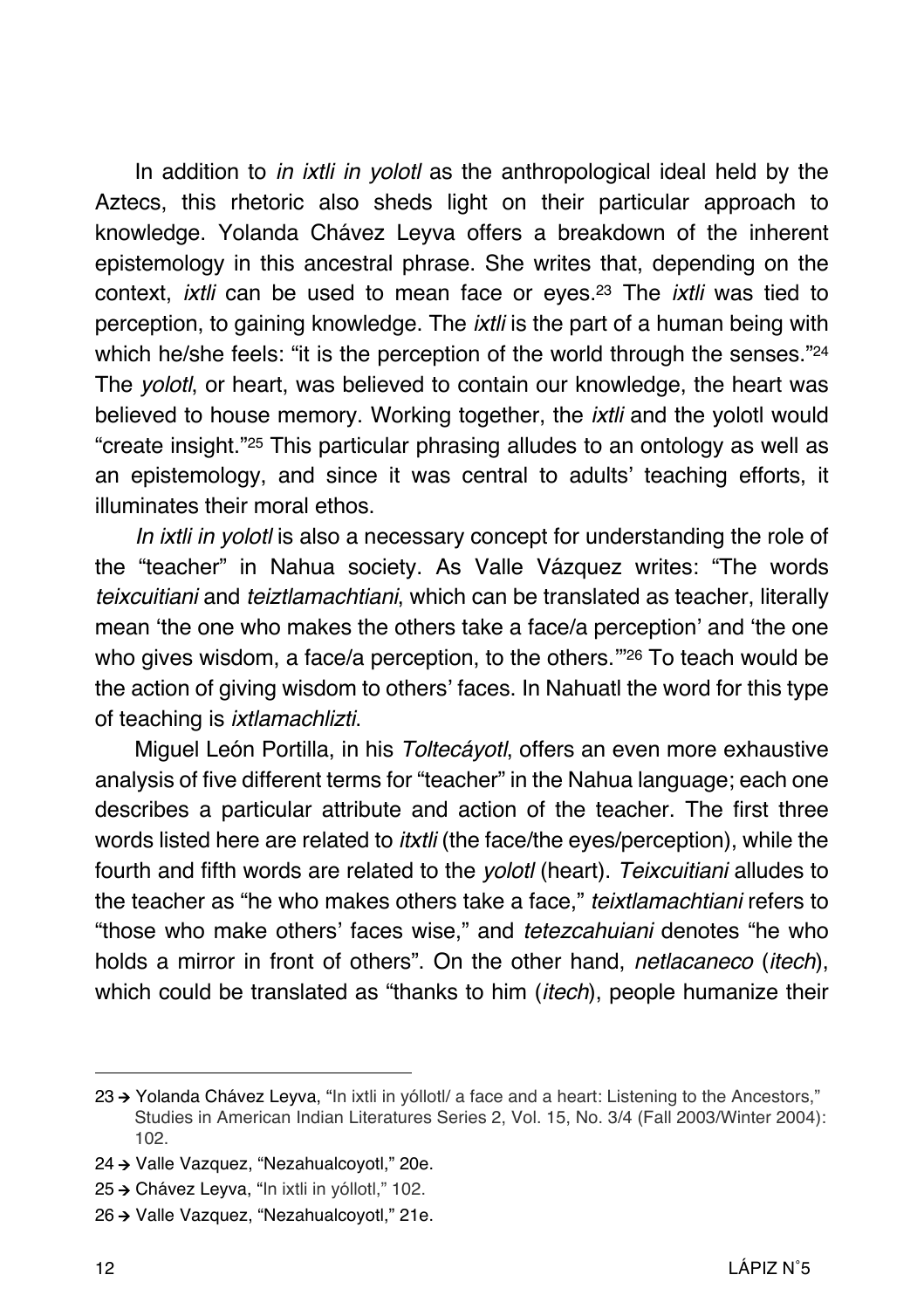love;" and finally, *tlayolpachivitia*, the Nahua word for he who hardens hearts<sup>27</sup>

The fourth concept, *netlacaneco* (*itech*), is the most enigmatic to me so far. In *La filosofía náhuatl estudiada en sus fuentes*, León-Portilla remarks that it points to a certain ideal of what was understood to be "human" as a moral quality. He also hints at the possibility that this 'humanization of love' is one of the basic concepts in their understanding of "education."28 In that same text, León-Portilla develops a chapter where he takes this up in detail. Although he clearly points out our Nahua ancestors *did not* develop a science of education (to develop a science of anything is a modern endeavor), they cared deeply about "forging others' faces," and "humanizing peoples' love."29 Such cultural preoccupation with a particular type of ideal formation can possibly be construed today as "education."

#### *TLACAHUAPAHUALIZTLI*

León-Portilla underscores there was no science of education, however, in a prior chapter of *La Filosofía Nahua estudiada en sus fuentes* he also highlights the Nahuas had a rich conception of the "art of child-rearing (*crianza*) or educating men" (*tlacuhuapahualiztli*).30 The difference is subtle but telling of our contemporary knowledge on the subject. While León-Portilla clearly affirms the Nahuas had no science of education because there was no "science" as such before the modern era, he is also cognizant of the fact that they had a robust corpus of knowledge and knowhow on the formation of men towards their ideal *in ixtli in yollotl*, and this, he points out, is signified in the Nahua word *tlacahuapahualitzli* [*tlaca*=man; *huapahualiztli*=childrearing (*crianza*) or education]

Before I continue with the analysis of *tlacahuapahualitzli* I have to address the usage of the word "education." When one reads the original 16th century texts from the Spanish friars Bernardino de Sahagún, Gerónimo de

<sup>27</sup> à León-Portilla, *La filosofía náhuatl*, 115.

 $28 \rightarrow$  Ibid.

<sup>29</sup> à León-Portilla, *La filosofía nahuatl*, 269.

<sup>30</sup> à León-Portilla, *La filosofía náhuatl*, 271.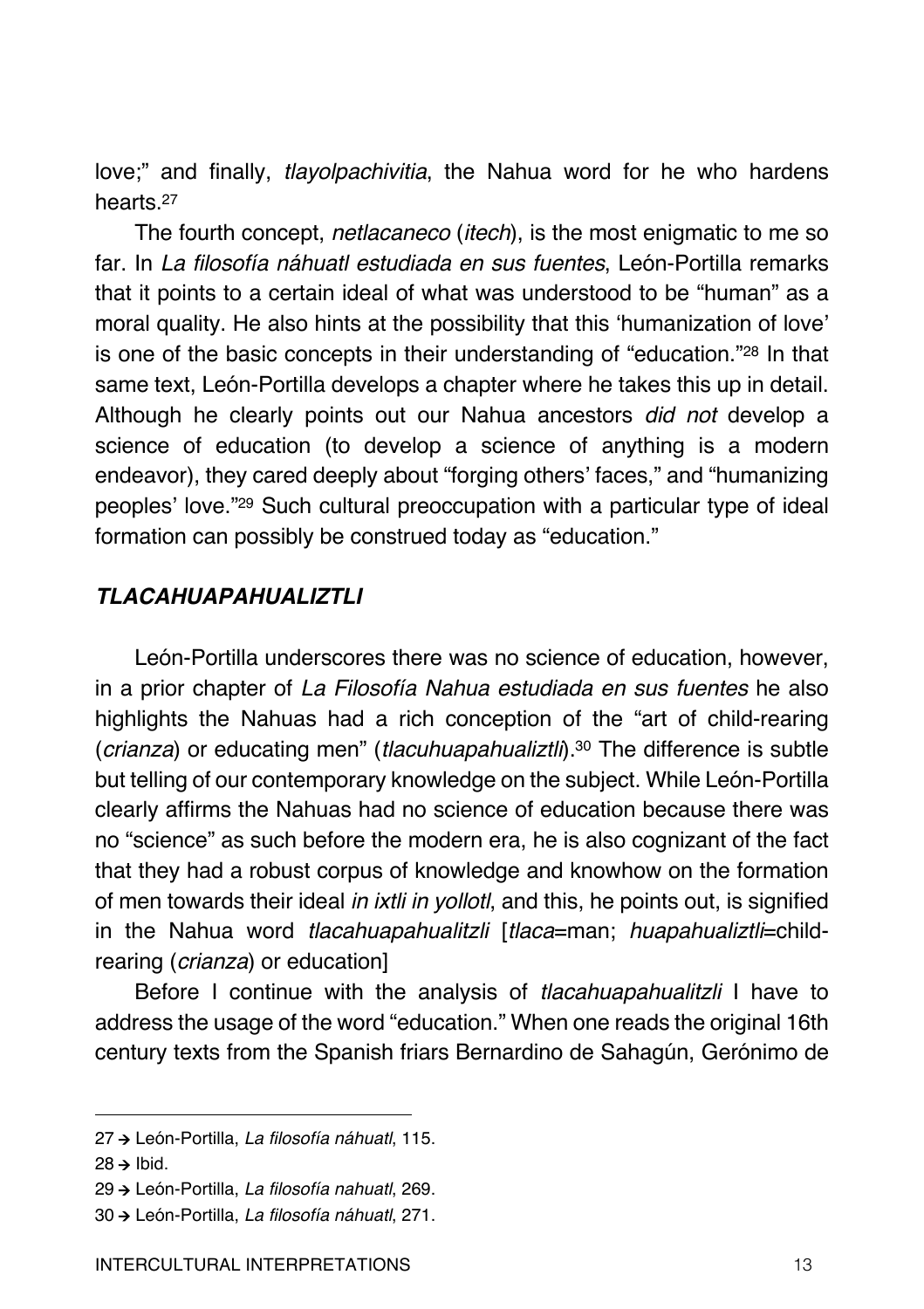Mendieta, and Fray Diego Durán, the word "education" is not mentioned even once. (If you read the modern interpretations of these texts, then it is certainly present.) This is because the use of the word was first introduced into Spanish after the second half of the 1500s.31 The word that was utilized to identify the concepts of learning-and-teaching toward a commonly held ideal was *crianza,* which loosely translates to child-rearing. When the word *educación* was introduced into the Spanish language, it was used indistinctly with *crianza.* Eventually though, child-rearing and education became two very different concepts, with the concept of education becoming the broader and richer of the two, particularly in our current understanding of it as an institution likened to maybe only healthcare.

León-Portilla tells us *tlacahuapahualitzli* refers to the education or childrearing of man. However, as I have written, the word and modern concept of education would not have been used by the friars when translating or describing the reality of pre-conquest *tlacahuapahualitzli* because on the one hand it was not in usage, but most importantly, because it has come to mean something broader, which was not what they were seeing or describing. I therefore believe it more adequate to use the concept of *crianza*; and *tlacahuapahualitzli* would hence be the art of childrearing, not the art of education or the science of it.

I make this distinction because it is essential to our overall understanding of education, and whether or not the pre-Columbian practice was indeed education. The Nahua, as expressed in multiple accounts, had a collection of practices geared towards the young which had the objective of *in ixtli in yolotl*. The Aztec empire in particular had a *compulsory* and *universal system* that we need not call schooling or education, yet was clearly a mechanism of power. The Aztec empire utilized the *calmecac* and *telpochcalli* to bring up their young strictly in accordance with their beliefs and values, but also to instill unwavering reverence to their leaders, to train their soldiers, to adore their gods and offer penitence, and as free labor, promoting above all things the importance of keeping oneself from being idle. Furthermore, as Fray

<sup>31</sup> à See Lisardo Doval Salgado, "Acercamiento etimológico al término "Educación," *Revista Española de Pedagogía*, vol.37, no. 146 (1979); M.S. Prakash and Gustavo Esteva, *Escaping Education* (New York: Counterpoints:2008); Gustavo Esteva, *Desafíos de la interculturalidad* (Oaxaca: Proyecto Andino de Tecnologías Campesinas, 2017).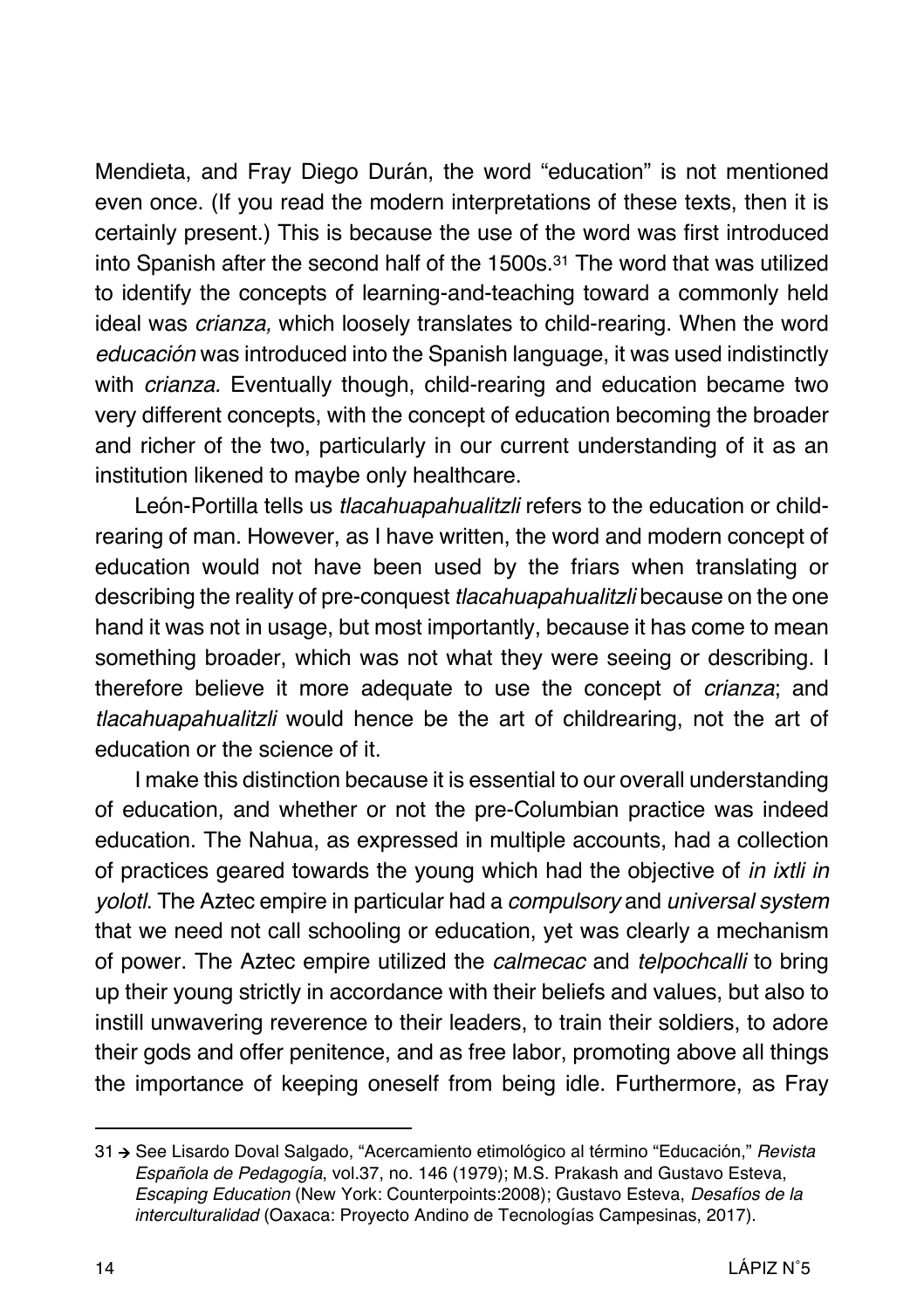Diego Duran writes, the establishment of universal-compulsory attendance was a political act by Moctezuma Ilhuicamina who implemented this reform at a crucial time in the expansion of the Aztec Empire as a measure to secure its continuity.32 This is an example of how institutionalized learning has been utilized as a mechanism for the submission of the young by the established and growing powers of imperial endeavors. At this point it is worth keeping Paredes's words in mind: "Conquest is not a European privilege."

It is by studying Fray Diego Duran's text that López Austin writes about the *calmecac* and *telpochcalli*:

> [T]odas estas casas eran lugares donde los jóvenes, al cumplir sus funciones sacerdotales, adquirían los conocimientos y la disciplina necesarios para desempeñar específicas funciones en la edad adulta.

> (All these houses were places where, upon completing their priestly functions, youths would acquire the knowledges and discipline necessary for carrying our specific functions in adult life).33

López Austin does not call Aztec learning institutions schools, but rather temple-schools. This brings to our attention to another important aspect of these spaces: they were not instituted as places of learning, but of worship, and it was through their permanence there that learning took place. Let us also keep in mind that the Nahuas and first friars who wrote about these institutions called them neither schools nor temples but houses—houses where the gods dwell. Was learning in these houses epiphenomenal? Are we simply impaired to ever comprehend the reality of these Nahua spaces because of our limited modern lens?

 $33 \rightarrow$  Ibid.

<sup>32</sup> à Fray Diego Durán, "Los jóvenes dedicados a los templos," in López Austin, *La educación de los antiguos nahuas* I, 57-92.